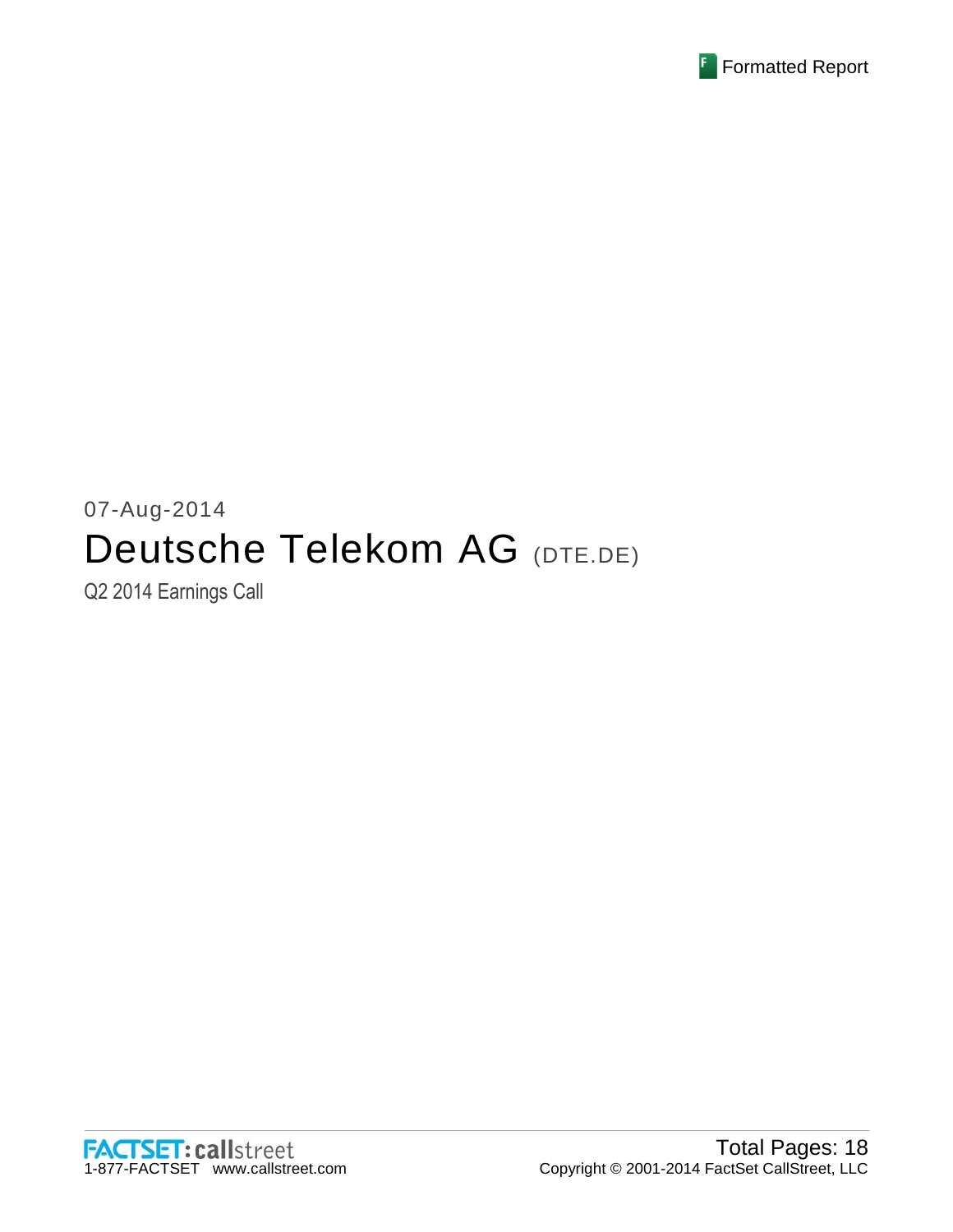# **CORPORATE PARTICIPANTS**

Timotheus Höttges *Chairman-Management Board & CEO, Deutsche Telekom AG*

Thomas Dannenfeldt *Chief Financial Officer, Deutsche Telekom AG*

### Stephan Eger

......................................................................................................................................................................................................................................................

......................................................................................................................................................................................................................................................

*Senior Vice President & Head-Investor Relations, Deutsche Telekom AG*

# **OTHER PARTICIPANTS**

Dominik Klarmann *Analyst, HSBC Trinkaus & Burkhardt AG (Broker)*

Simon H. Weeden *Analyst, Citigroup Global Markets Ltd.*

Peter-Kurt Nielsen *Analyst, Kepler Capital Markets SA (UK)*

Ulrich W. Rathe *Analyst, Jefferies International Ltd.*

Paul A. Marsch *Analyst, Joh. Berenberg, Gossler & Co. KG (United Kingdom)*

Ottavio D. Adorisio *Analyst, Société Générale SA (Broker)*

Steve P. Malcolm *Analyst, Arete Research Services LLP*

Guy R. Peddy *Analyst, Macquarie Capital (Europe) Ltd.*

# **MANAGEMENT DISCUSSION SECTION**

# Timotheus Höttges

*Chairman-Management Board & CEO, Deutsche Telekom AG*

# **O2 REVIEW.**

Q2 Highlights

- Let's start today's call on another solid quarter for DT with a brief summary of what we have achieved and about, let's say, the details, even talking about the U.S.
- We made good progress throughout the quarter on our 2014 key priorities as we have presented them in  $O<sub>1</sub>$
- In Germany, we are consequently executing on the integrated network strategy
- We have increased our LTE coverage to 77% of POPs
- We have increased our fiber coverage to 39% of all households; by the way, to the end of the year 45%
	- $\circ$  Good results because we see a very positive take-up rate in these new build-out areas, and we might have to talk about that later on

IP Migration

 We continue to invest heavily into our networks and in spectrum, and are investing more in our home market than any other European incumbent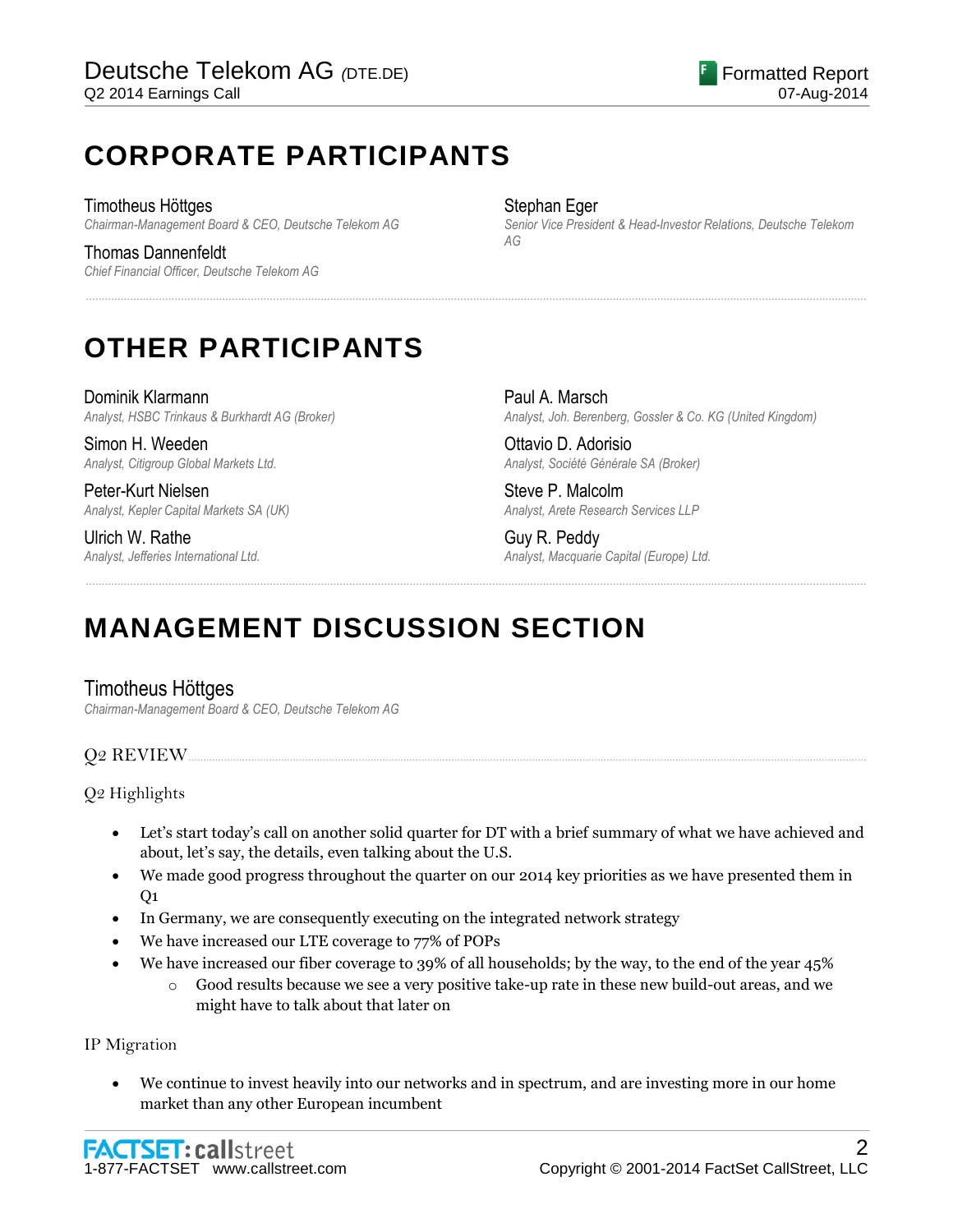- I think that is a very important strategic imperative of our strategy and the consequent is, hopefully, that we see even more customers on broadband
- We accelerated our IP migration to 527,000 customers in Q2 with another significant ramp-up expected in H2 this year
	- o And we improved, as promised, our run rate in broadband net adds, turning into positive territory, again, and expect positive net adds for H2 as well
- In the Mobile business, we continue to increase our service revenue market share and overall the market is declining
- Q-over-q we saw a deteriorating market of 2%, and with the minus 0.3% we have gained market share

# Network Quality

- We continue to differentiate on that basis and the basis is our network quality
	- o It is the premium services which we offer
- By the way, it's even a high cost discipline, and it's transparent and fair tariffs for good quality at the same time
- Maybe some right side remarks here, at that point in time there is a big play here in Germany with quoting the same, but it's not behaving the same
- He's accelerating the price competition
- I don't understand why he's behaving that way, talking about Vodafone

LTE Rollout in the U.S.

- In the U.S., we continued our LTE rollout, now covering 233mm POPs in 325 metropolitan areas, and we have announced a nationwide VoLTE coverage as well
- With 1.5mm net adds, we showed the fifth consecutive quarter with more than 1mm net adds and again raise the full year guidance for branded postpaid net adds now to 3mm to 3.5mm
	- o And we significantly ramped up our service revenue growth and delivered on our EBITDA target with a y-over-y 22% EBITDA increase under IFRS accounting

# TMUS Business

- Now to the recent news flow around the inorganic moves at TMUS, and I know that this is a big interest for all of you
- First, even if I would love to do it, I cannot comment on every specific rumor or deal or, let's say, transaction which is discussed at Wall Street or in the respective journals
- We are very pleased with the hard work and the results that John Legere and his management team have delivered at TMUS recently and over the last 18 months
- Just yesterday, TMUS has announced that it has overtaken Sprint as the number one U.S. wireless carrier in the mobile prepaid marketplace, and targets to overtake Sprint in terms of total customers in 2014
- Current TMUS business momentum puts the company in a strong position from which to consider any future M&A opportunities or proposal, which obviously would have to add more value to TMUS shareholders than a standalone case
- At this point in time, we are not aware of any actionable proposal that offers such superior value
- In the long run, increasing the scale of T-Mobile is an important factor in bringing sustained competition to the U.S. wireless industry, as we have always said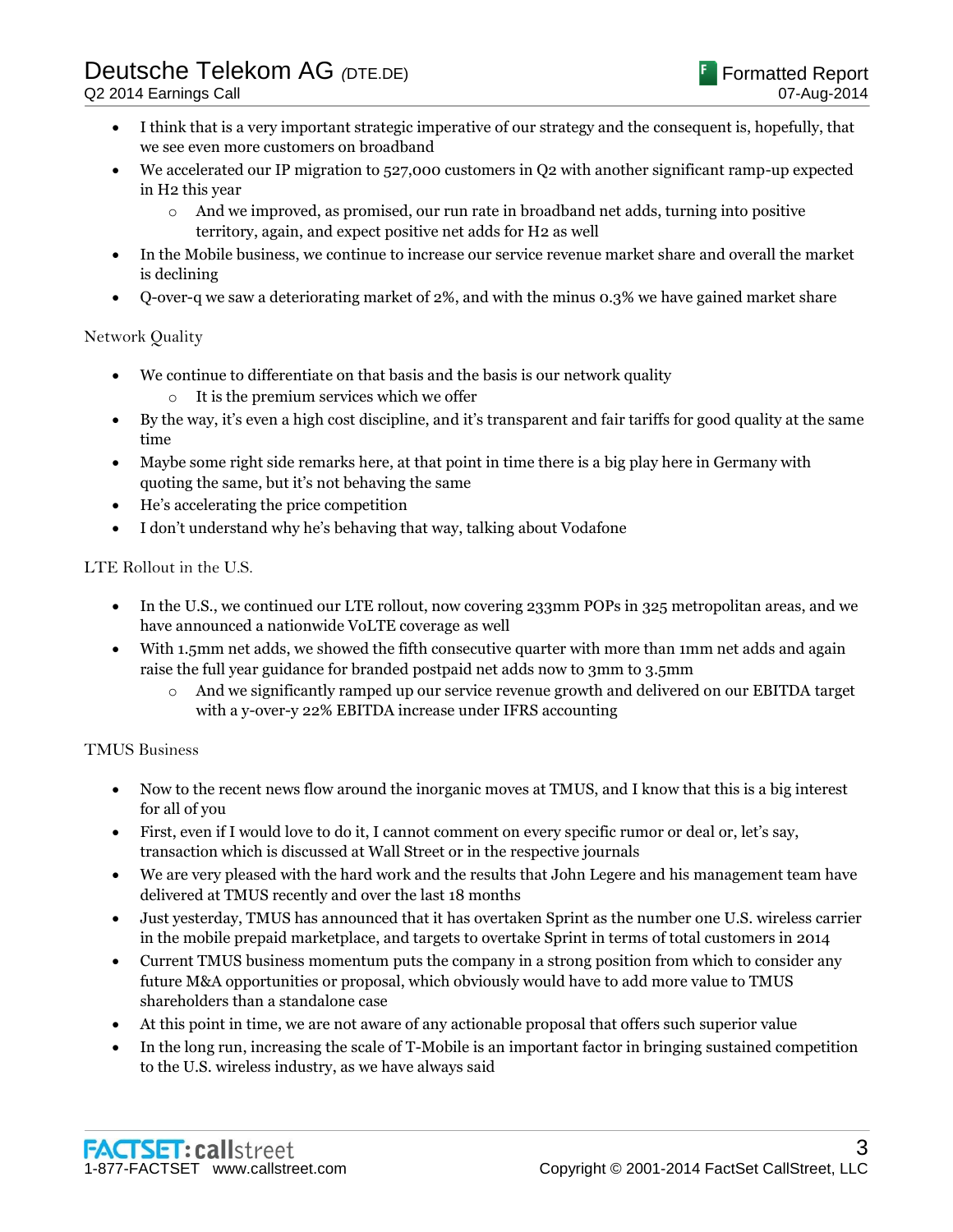- $\circ$  The political and regulatory environment in the U.S. has to be open to considering further consolidation and to looking at the overall market evolution, not just on an isolated mobile market definition
- If U.S. politics and regulation are of the opinion that the four player market in the U.S. is necessary, then they will have to take care of the ability of the smaller players to fulfill their role as a maverick and to be able to compete successfully
	- $\circ$  This applies, amongst others, to the auction design for the 600 MHz spectrum auction which is coming in 2015, as an example

### Europe

- Now, let me come to Europe
- In our IP migration process we already achieved an overall 32% IP share of fixed line access
- And in Poland, we just launched our LTE network commercially and have now LTE networks in 11 out of our 12 countries
- We continued to grow in our defined growth areas and started the GTS integration after the deal closed in May
	- o And importantly, we almost tripled our run rate in indirect cost savings q-over-q resulting in an organic EBITDA growth in the segment in that quarter
- We are on a good track to reach the full year ambition level in this area

### T-SYSTEMS

- At T-Systems, we implemented our T-Systems 2015 program, called Master Plan, and are now in execution modus with a clear improvement at the market unit, in the EBIT margin and to be expected for  $H<sub>2</sub>$
- Financially, we delivered a strong set of results and are on track to reach our full year guidance, which we hereby confirm again
- We delivered on organic revenue growth of 0.6% for the group in the quarter, in line with consensus expectation

### Q2 Adjusted EBITDA and FCF

- Q2 adjusted EBITDA was slightly ahead of consensus expectation and driven by all segments
	- o On the FCF level we delivered €1B in the quarter, slightly ahead of consensus expectation and on good track for our full year 2014 target of around  $\epsilon_{4.2B}$

# Q2 Headline Financials

- Let me quickly summarize our Q2 headline financials
- Revenues for the group fell 0.3% y-over-y on the reported basis but grew 0.6% organically with the main growth driver coming from the U.S.
- The adjusted EBITDA increase of 0.3% was driven by U.S., but also by the significant cost reductions in Germany and in Europe
- We are very pleased that the reported net income in Q2 showed a growth of 34% driven by the EBITDA growth, but also by a book gain related to the spectrum swap with Verizon
- The decline in the adjusted net income is primarily a result of a higher y-over-y depreciation driven by one month more inclusion of MetroPCS and the increased investment level in the U.S.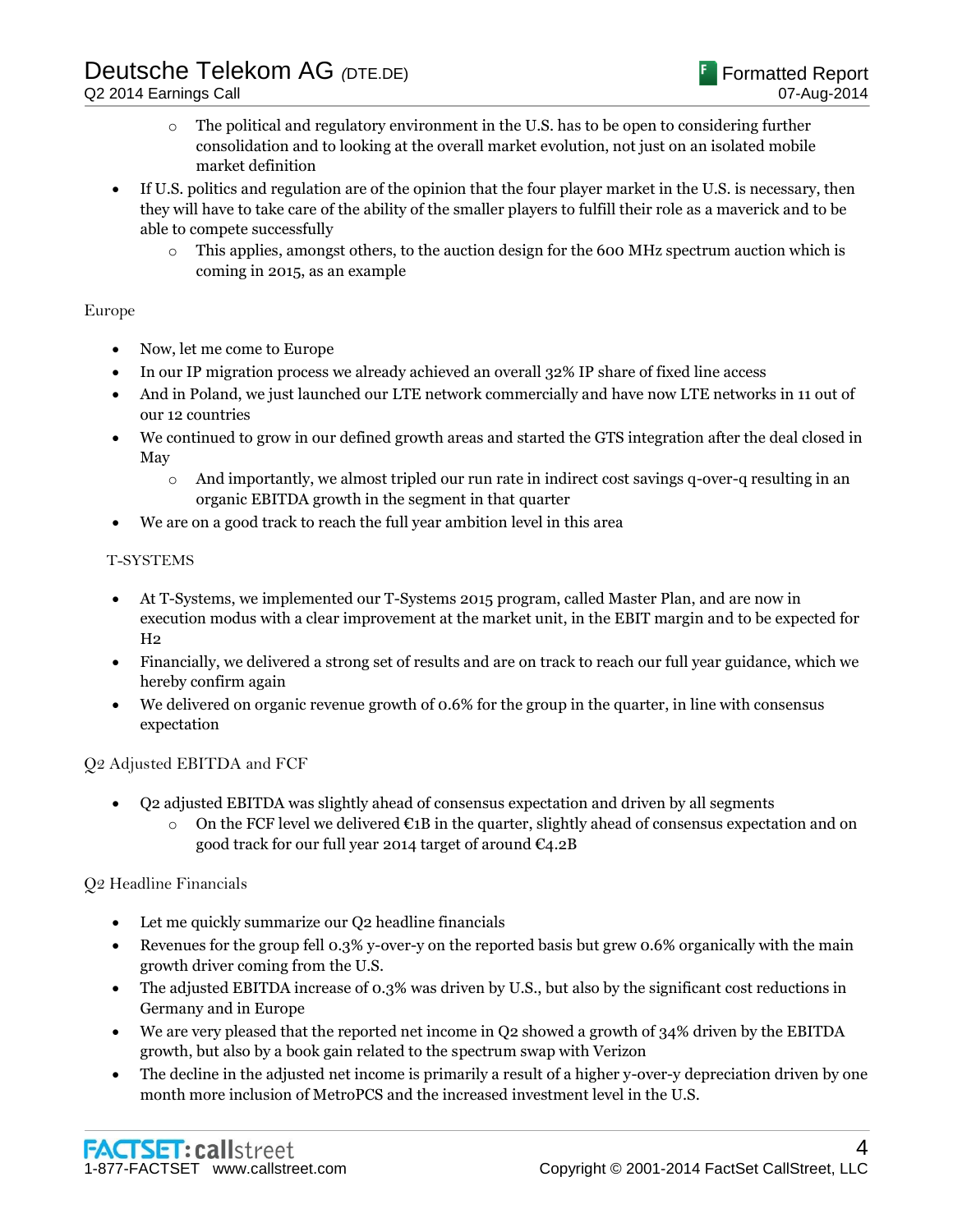The FCF at  $\epsilon$ 1B was mainly driven by an increase in cash CapEx, slightly higher operational FCF and higher y-over-y interest payments; and, as indicated, our net debt increased q-over-q to around  $\epsilon_{41B}$ driven by the annual dividend payment as well as the cash out for the A-Block acquired from Verizon

......................................................................................................................................................................................................................................................

o However, year-on-year the net debt remained flat

# Thomas Dannenfeldt

*Chief Financial Officer, Deutsche Telekom AG*

# GERMANY OPERATIONS...

## Revenues

- Let's move to the operational and financial details of the quarter, and let's start with Germany
- We're again pleased with our performance in Germany in the quarter
- German revenues declined by 1.8% year-on-year, a continuation of the trend of the previous quarters
- Mobile service revenues declined by 0.3% year-on-year, a slight deterioration vs. the previous quarter but still outperforming the market and taking market share
- Core fixed line revenues declined by 2.3%, a clear improvement vs. previous quarters and I'll come to this in a second on a deep dive
- Our wholesale revenues grew by 2.4% year-on-year, though adjusted seasonality and a negative one-time effect in Q2 last year we saw an underlying small deterioration vs. the last quarter
- The adjusted EBITDA declined by 1% year-on-year and, though, resulting in the strong and year-on-year improved EBITDA margin of 41.3%

# Adjusted OpEx

 The adjusted OpEx in Germany decreased by 3.4% year-on-year driven by lower revenue-related costs, like interconnection [ph] lower market invest (11:33), which was somewhat counterbalanced by costs related to our IP transformation and, also, our integrated network rollout

# Fixed Line

- In German fixed, we saw a good quarter with some improving trends vs. the previous quarters
- I would like to highlight the following:
	- o An almost 30% year-on-year reduction in line losses to 168,000, despite 14,000 DT LTE wireless broadband customers added in the quarter
	- o This is the lowest quarterly level of line losses since 10 years
- A further accelerated growth of new fiber customers with 227,000 net new additions of which 119,000 came from our own retail business
	- o In total, we have already almost 2mm fiber customers on our German network

### BROADBAND NET ADDS

- Broadband net adds continued to improve, too, and were positive at 7,000 in the quarter
- We expect positive broadband net adds in H2 as well, but bear in mind the usual Q3 seasonal effect from the old [ph] MaxWave (12:42) will kick in
- On the TV side, our measures to increase the momentum in Entertain showed again results in Q2 with 63,000 new customers being added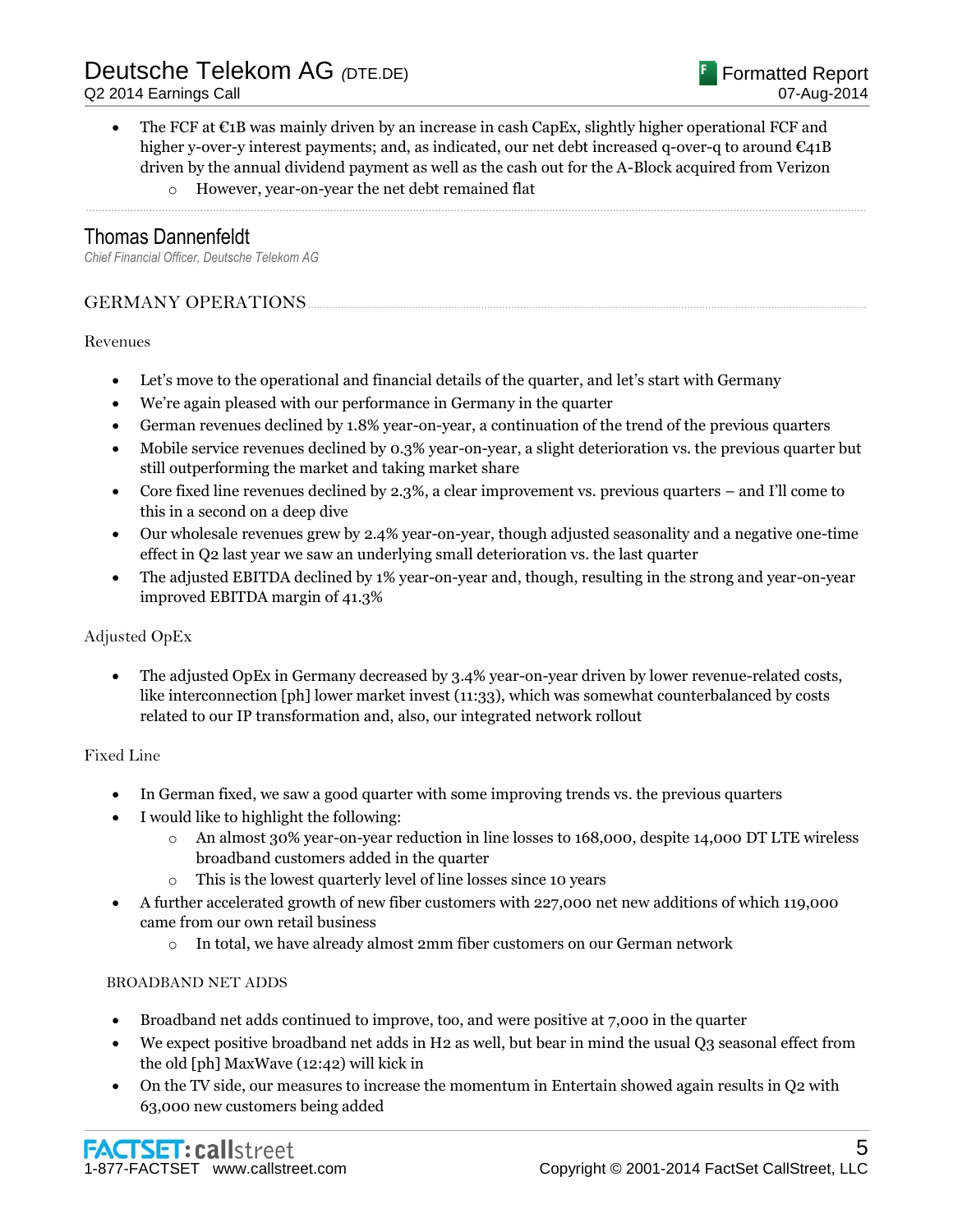- $\circ$  Importantly, 53,000 of these new Entertain customers booked their Entertain package with a fiber access
- The overall fixed network revenues, so core fixed line and wholesale, in Q2 declined by 1.2% year-on-year, while the fixed revenues, fixed line, is per our backup definition, declining by 2.9% year-on-year
- Within these revenues we saw the following trends: a stable year-on-year trend in voice revenues, down 7.6%; a slight year-on-year improvement in our Connected Home revenues, which declined by 0.9%
	- $\circ$  This is clearly vet not satisfying and not in line with our target we set of 2% of growth

## CONNECTED HOME REVENUES

- Within the Connected Home revenues, we saw continued decline of our broadband revenues, with minus 3.1% year-on-year, and an improving momentum of our TV revenues, with a growth of 8.4%
- We will continue with our integrated network rollout and our upselling efforts in order to turn this number into positive territory again
- In the other fixed network revenues, we saw the following major trends
- The decline of 10.6% year-on-year in our variable revenues was in line with the trends of the previous quarters and is mainly driven by price as well as volume decreases attributable to flat rate components
- Fixed line add-on options increased by 5.1% year-on-year, showing a positive momentum due to a strong increase of almost 17% in TV-centric options due to the positive take rates for Sky and our Entertain to go product
- Our increase in other revenues fixed of plus 7.6% year-on-year is mainly driven by sale of terminal equipment
- In our wire line wholesale revenues we see a 2.4% reported growth in Q2, again driven by the continued positive take up of our contingent model
	- o However, adjusting for the negative ULL effect in O2 last year of  $\mathfrak{C}_4$ 7mm and seasonality, the underlying revenue declined by 3.1%, slight deterioration vs. Q1

### German Mobile Market

- Let's turn to mobile
- The German mobile market service revenues decreased by 2.4% year-on-year in Q2, a deterioration vs. Q1
- Despite outperforming the overall market and further taking market share, our service revenues deteriorated slightly to minus 0.3% year-on-year, an absolute decline of  $\mathfrak{C}_{5mm}$
- Main driver here was a  $\epsilon_{13}$ mm decline in the mobile wholesale revenues driven by a large service provider
	- o This means that our own branded service revenues were growing this quarter by €8mm
- All other factors, including mobile data revenues, SMS revenues and voice revenues, showed trends in line with Q1

### MOBILE CONTRACT NET ADDS

- Operational we continued our strong performance in the quarter
- We had 275,000 mobile contract net adds of which 198,000 were own branded, a flat development quarter-on-quarter
- The overall decline in the contract net adds is a result of the de-recognition of inactive wholesale customers by one of our wholesale partners leading to an overall 78,000 net add figures in wholesale this quarter vs. 347,000 in Q1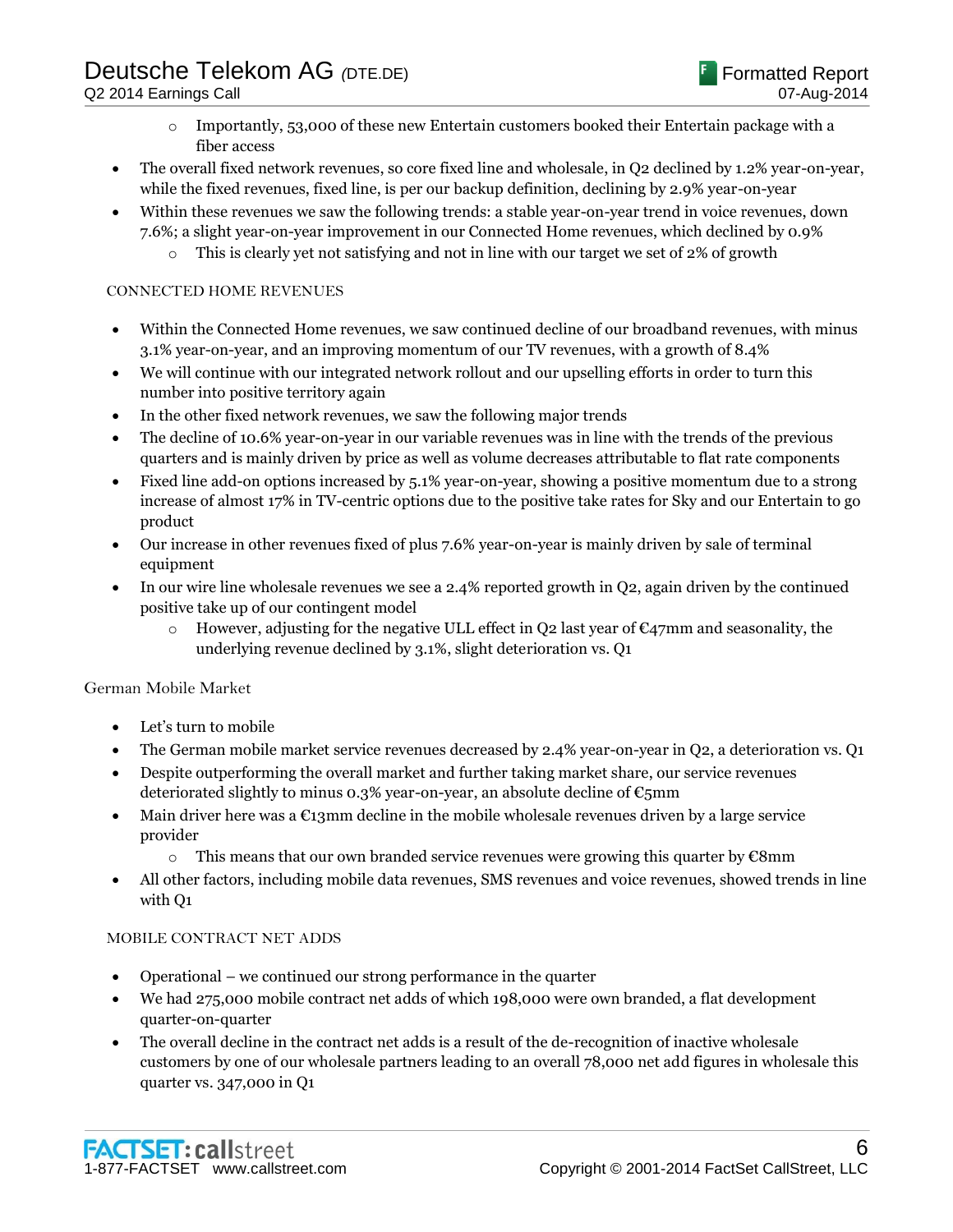- As a result of this de-recognition of inactive wholesale customers, our reported contract churn rate increased slightly to 1.4%
- The underlying own branded contract churn, however, remained at a very low level of 0.9%

### SMARTPHONE PENETRATION

- The smartphone penetration our own branded retail customer base continued to grow to now 70%; although, the smartphone sales momentum slowed down to 881,000 in Q2
	- o This is an 11% reduction year-on-year
- This is mainly driven by an increasing average contract duration
- Positively, the number of LTE customers on our network in Germany again grew strongly to almost 4.3mm at the end of Q2

Integrated Network Rollout

- Let me give you an update, also, on our progress in terms of strategy execution regarding our integrated network rollout and our IP transformation in Germany on the following slide 10
- By the end of Q2, we achieved a 39% fiber household and a 77% LTE POP coverage
- For the fiber coverage, we expect a significant acceleration from H2 onwards as much of the groundwork now has been done already
- So I think we will see something like 45% by the end of the year
- And we have already migrated 3.2mm retail customers to All IP in Germany, which translates into almost 26% of all our broadband and 15% of all our fixed lines being migrated to All IP, already
	- $\circ$  This is a clear acceleration vs. O1 and in H2 in H2 we will foresee another acceleration, also driven by our integrated network rollout

# **U.S. OPERATIONS.**

- Let me quickly summarize the highlights of the U.S. of the quarter regarding T-Mobile US, as all relevant numbers were already reported and discussed by our TMUS colleagues last week
- In Q2, T-Mobile US showed another strong quarter with 1.5mm net new customers in total, very importantly, of which 908,000 were branded postpaid net adds, leading to another upward revision of the full year branded postpaid net adds targets of 3mm to 3.5mm
- At the same time, we retained our branded postpaid churn at a very low level of 1.5% and saw a continued improvement in our customer quality. 53% of our equipment installment plan receivables are regarded as prime, up one percentage point against year-on-year
- The mix of prime customers within the branded postpaid gross adds rose by nine percentage points yearon-year
- As anticipated, service revenue growth in the quarter accelerated to 15.3% under the IFRS accounting o And, also as anticipated and flagged, the EBITDA showed clear improvement vs
- Q1, growing by 22.1% under IFRS accounting year-on-year and resulting in an EBITDA margin of 25%

## EUROPE <u>www.gradienter.com and the series of the series of the series of the series of the series of the series of the series of the series of the series of the series of the series of the series of the series of the serie</u>

### Revenues

Let's have a look at Europe, now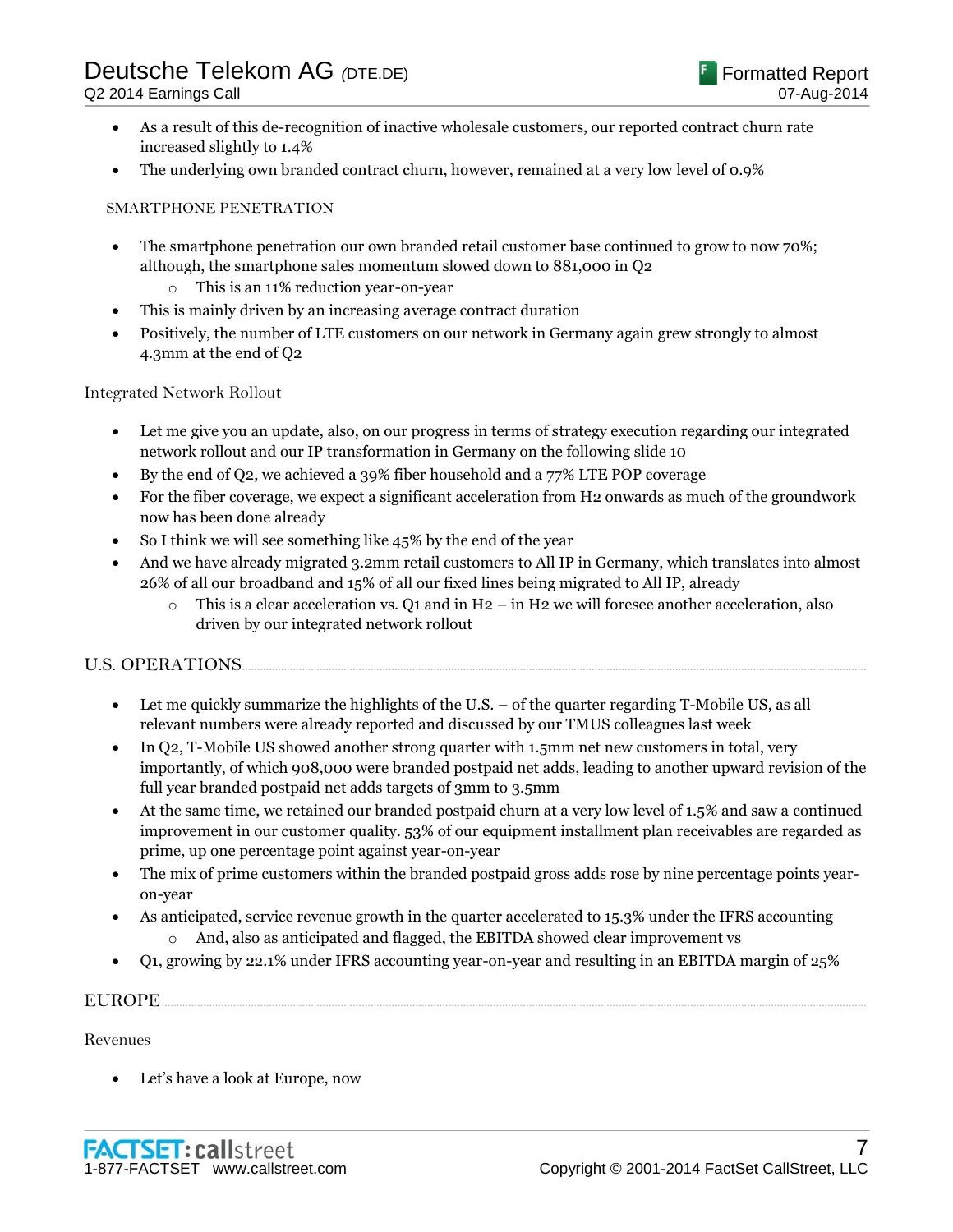- Revenues in our European segment declined 7.9% year-on-year on a reported basis and 5.3% organically in the quarter
- The deterioration vs. Q1 run rate of  $\epsilon$ 93mm was mainly driven by a higher negative mobile regulation impact of  $\epsilon$ 20mm; a  $\epsilon$ <sub>55</sub>mm higher decline in traditional Telco revenues, mainly driven by voice revenues; and,  $\epsilon_1$ 8mm lower growth in our defined growth areas vs. Q1
- On a country basis, we saw the biggest contribution of the revenue decline coming from Greece and Poland; whereas in Greece, we continued to take service revenue market share in an overall very competitive and declining market, in Poland, clearly, we are not satisfied with our overall operational performance
- On a reported basis, the adjusted EBITDA in the segment declined by 1.7%
- Organically, the adjusted EBITDA grew by 1.7%, resulting in a strongly year-on-year improved EBITDA margin of 34.7% for the second
- $\bullet$  Main drivers were an almost tripled run rate of indirect cost savings to  $\epsilon$ 92mm in the quarter
	- o This is mainly driven by Greece and the Netherlands and Austria, and the lower market invest year-on-year, especially in the Netherlands and Austria

# Net Growth

- We had a strong market push in Q2 last year
- We continued to show good momentum in some of our growth areas in Europe as well
- We showed satisfying growth in TV, 61,000 net adds; now reaching over 3.6mm TV customers
- Importantly, we also increased the number of our Triple Play customers in the region to 1.7mm, up from 1.5mm a year ago
- We delivered 54,000 broadband net adds in the quarter
- Mobile contract net adds improved quarter-on-quarter, but still were not satisfying at 38,000, mainly driven by 60,000 contract net losses in Poland
	- $\circ$  Mobile data organic revenue growth remained solid at 13%, thereby continuing to compensate the decline in SMS revenues

# Technology and Cost Transformation

- Let me now give you a quick update on the progress being made on the revenue as well as on the technology and cost transformation in the segment Europe in the quarter
- We made again progress on the revenue transformation
- The share of total revenues from our growth areas increased by 3 percentage points year-on-year to 25%, though the quarter – the growth rate declined somewhat quarter-on-quarter
- The share of the fixed revenues from Connected Home grew by 2 percentage points year-on-year to 23% driven by TV revenue growth, especially in Croatia, Greece, and due to our acquisition of DIGI in Slovakia
- The share of mobile data revenues of overall mobile revenues grew by 3 percentage points to 19% and the share of B2B/ICT revenues as of total revenues increased by 0.6 percentage points to 3.8%

# Cost and Efficiency

- Progress on the cost and efficiency side included the IP share of all six networks access lines grew by 11 percentage points to 32%, mainly driven by Croatia, Slovakia, Hungary and Romania
- LTE sites in service increased by over six times year-on-year to 10,000
- We have LTE networks now in commercial use in 11 out of our 12 countries, already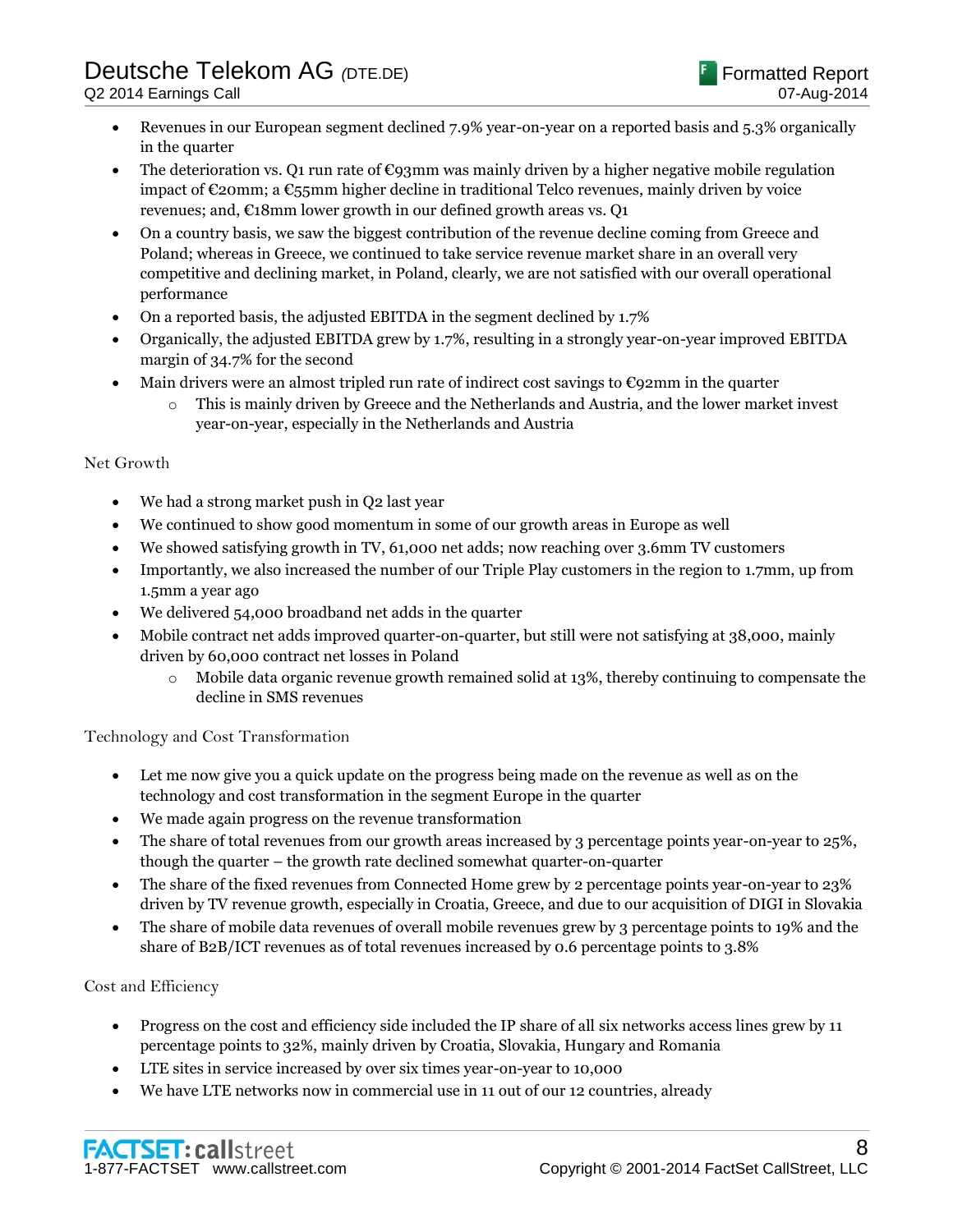o Homes connected with fiber to the home grew by 41% year-on-year to around 210,000 and households [ph past (24:05) FTTH and VDSL technology increased to approximately 6mm

## T-SYSTEMS.

- Turning to T-Systems systems solutions, Q2 clearly, again, was impacted by the restructuring at the market unit, but also by the impact of a milestone completion of an internal IT project delivered by Telekom-IT
- The reported revenue increase of 0.8% was driven by Telekom-IT where this internal IT project by the way it's One.ERP – milestone completion led to a 32% year-on-year revenue increase
- These revenues are, of course, not showing up in the group revenues due to the revenue reconsolidation
- The same holds true for the EBITDA effect
- The market unit reported a revenue decline of 6% year-on-year
- Adjusting for deconsolidation and forex effects, the organic revenue decline was 4.5%, in line with the trend in Q1 and clearly a result of the 2015+ restructuring plan
- This decline is in line with the projected revenue decline for the full year 2014 as a result of the restructuring and repositioning of T-Systems
	- $\circ$  T-Systems' adjusted EBIT declined significantly in the quarter as a result of the revenue decline and the seasonal cost deviation, which is expected to reverse in H2

# **O2 FINANCIALS**

## FCF

- Let's now move to our group financial for the quarter, turning to FCF first
- Group FCF is down 5.4% in Q2 to  $\epsilon$ 1.05B, slightly ahead of market expectations and on track for our full year guidance of around €4.2B
- Main drivers were the  $E167$ mm increase in cash generated from operations and a  $E129$ mm year-on-year higher cash CapEx, mainly driven by the German integrated network strategy; and, a €98mm higher other effects, mainly higher interest payments
- The group net debt increased, as anticipated, to over  $\mathcal{C}_{41B}$  at the end of O2, with the biggest moving parts being the €1.3B cash dividend payment, the €1.7B spectrum cost for the A-Block in the U.S., and the  $\epsilon$ <sub>50</sub>0mm payment for GTS and the  $\epsilon$ <sub>1</sub>B FCF, obviously
- The adjusted net income decreased by 21.5% year-on-year in the quarter, and that is driven by the increase in D&A in the U.S., and here predominantly due to the MetroPCS consolidation and the entrepreneurial decision to keep the investment level in the U.S. high, and an increase in [ph] P&R (27:00) taxes year-on-year as last year's second quarter included a release of a tax provision
	- $\circ$  The group ROCI benefited, as in Q1, from the book gain on the sale of the Scout stake and stood at 7.4% at the end of Q2

### Balance Sheet Ratios

- Turning to our balance sheet ratios, net debt to adjusted EBITDA increased to 2.4 times as a result of the sequential increase in net debt
- This clearly marks the net debt peak for this year and we expect the net debt to EBITDA ratio to be at a normal level of 2.2, 2.3 by the end of the year, again
- The equity ratio decreased slightly to 27.5% due to the slight higher asset base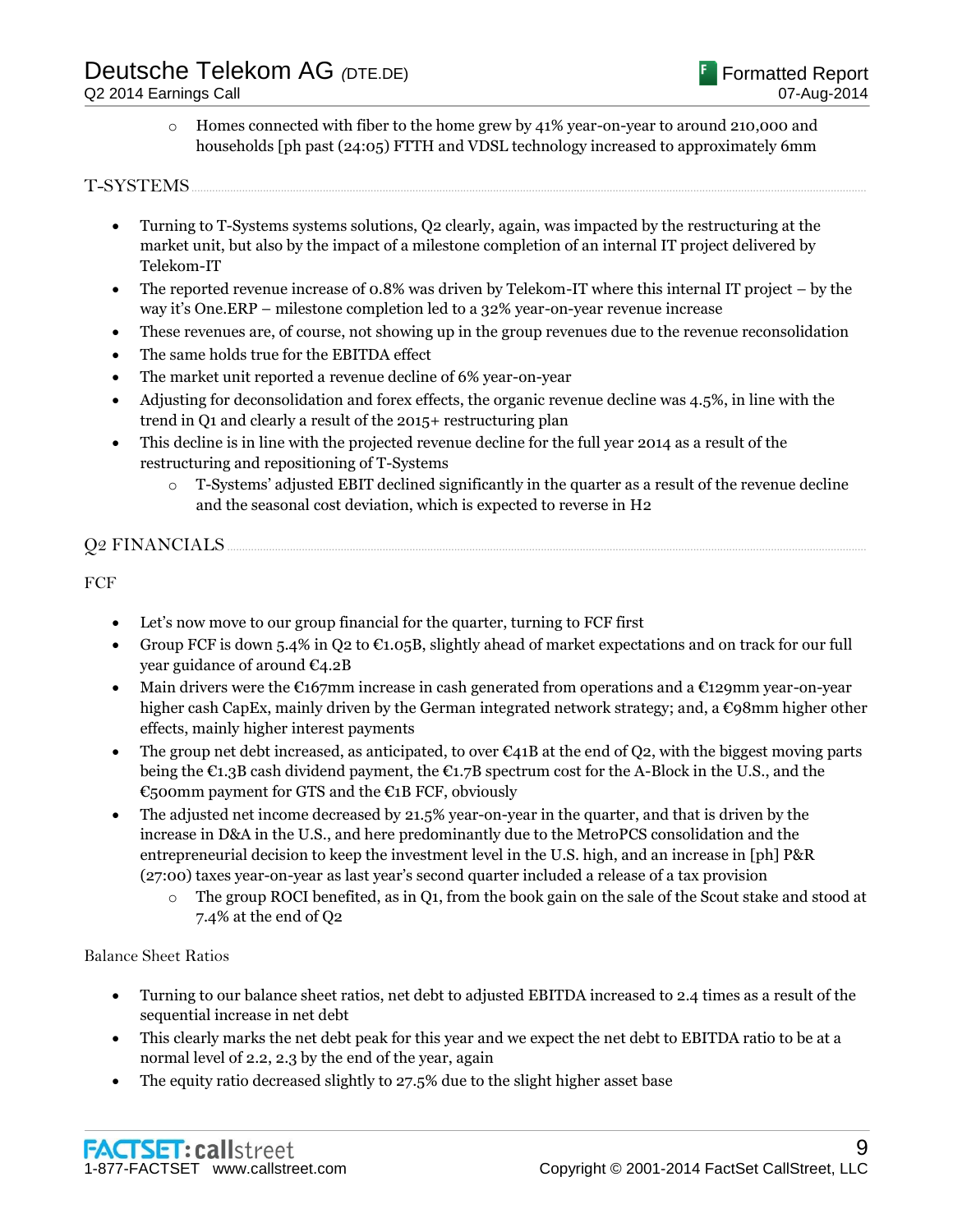- With regard to our Comfort zone ratios, we are green with regard to all the ratios and our rating remains stable at BBB+ level with the major agencies and stable outlooks
	- $\circ$  As a result, we continue to get excellent funding conditions in debt capital markets

......................................................................................................................................................................................................................................................

# **QUESTION AND ANSWER SECTION**

**Dominik Klarmann**<br>Analyst, HSBC Trinkaus & Burkhardt AG (Broker) **Dominik Klarmann**<br>Analyst, HSBC Trinkaus & Burkhardt AG (Broker)

Thank you for taking my question. The first one on the E-Plus/O2 merger in the German mobile market, I mean, I hear your frustration with Vodafone's recent price moves, but more broadly what's your view on Telefónica's remedy package? Do you think there is now scope for the overall market to return to growth or does the Drillisch deal take away all the upside? Or would you even consider Vodafone the biggest risk factor at this stage? And then secondly, on regulation and the new incoming Commission in Brussels, I suspect Jean-Claude Juncker's appointment as President is good news for the sector in general, but maybe you can share your priority list in terms of further necessary regulatory reforms for any new Commissioner succeeding Neelie Kroes.

......................................................................................................................................................................................................................................................

## Timotheus Höttges

**Chairman-Management Board & CEO, Deutsche Telekom AG** 

Thank you, Dominik, for your questions. I'd like to start with the German environment and what you have seen just at a glance. We have a revenue market – the revenues of minus 0.3%. We have seen even on the fixed line with minus 2.3% less negative development than in previous years, and overall, let's say, our revenue – I would not say it's stable already, but it's coming closer to be stable with the line losses. The background for that one is definitely the infrastructure and the service on our infrastructure. We see that on the LTE side with 77% POP coverage already, 4.2mm customers with tariffs and LTE devices, and we see it even with VDSL. Thomas was very clear on that one by saying where we build VDSL we see a higher uptake of customers. And by the way, interesting wise, these customers are not buying only Internet access. They're even buying more Entertain than we originally expected. So this is, I think, absolutely the support for our strategy for the huge investment which we're doing in the infrastructure. I believe infrastructure competition at reasonable prices should be the way forward in Germany. And looking on the E-Plus and O2 merger, I think one of the intention is to really build a good LTE infrastructure in Germany, then they will compete in the same matter and logic as our business is doing today. I thought the same was true for Vodafone with their Spring program, but to be very honest on that one, I do not say that these guys are behaving that way, especially on the business customer side. They are reducing their prices and you see the impact on the revenue lines. We are trying to stabilize our revenue, even increases in the respective areas. Now going to the deal, I think overall we supported the deal on E-Plus and Telefónica here in Germany. There are two things I'm concerned about. The first one is the allocation of spectrum. This is something which is going on. There is a renewal of the 1800 MHz spectrum coming soon, so it should not be disproportionate among the players. That is, I think, decision the regulators is considering and he behaved quite reasonable in this regard over the last years. And the second topic is this so-called MVNO deal enabling Drillisch for access. Here my concern is that LTE is coming at the same price as all mobile services. And I would say LTE is coming with huge investments and, therefore, it should be able even to price on LTE. This is something. I do not know the exact details of this MVNO structure, but what I heard so far from other service providers in Germany is that their conditions which they currently have are absolutely competitive and, therefore, they are not seeing any kind of another competitive round which is taking place by the enforced MVNO. But I do not know the exact details of that, so therefore please ask E-Plus/O2 on this regard. With regard to regulations in Brussels, I think in July Jean-Claude Juncker has been confirmed as the future President of the EU Commission. Currently, the member states are nominating the candidates for Juncker's college, whereas the new President still has to assign the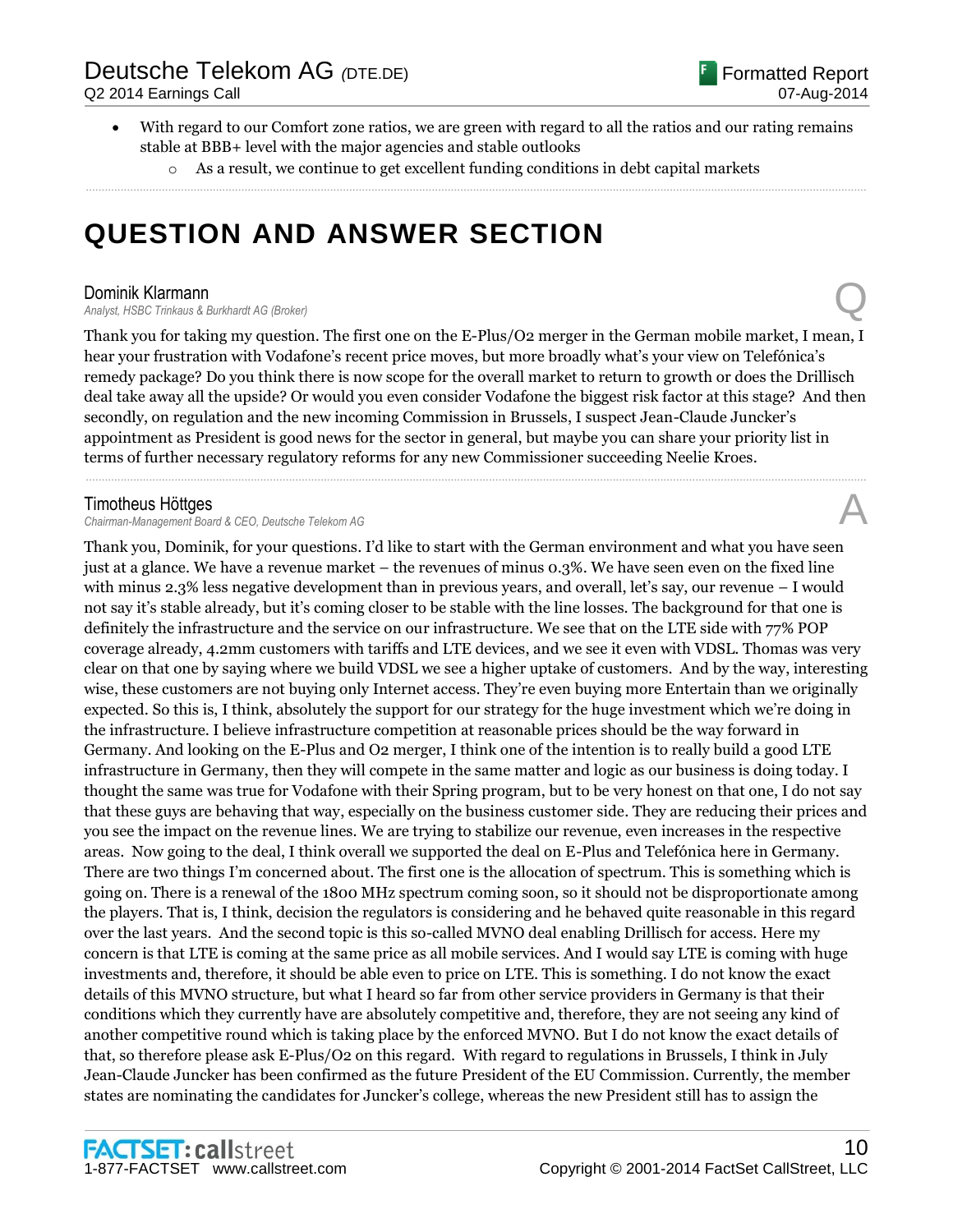Q2 2014 Earnings Call

portfolios. I think it's not clear which politician will become the next commissioner being in charge of the Telco sector and replace Neelie Kroes. First remarks and press reports by Juncker indicate that the new Commissioner President could engage in a policy shift for the ICT sector with positive effects for the digital economy. He announced that the digital economy will become his first priority. I think, by the way, this is absolutely right. You know I'm always talking about Europe is falling behind in this regard, so therefore we highly support this agenda here. And the concrete steps and implications of these messages remain to be seen, but clearly I think the entire industry inequities speak even for other big CEOs. Here in Europe we expect a quick decision on the single market package from the EU, which is needed to really, let's say, create growth in this industry after years of decline.

......................................................................................................................................................................................................................................................

**Dominik Klarmann**<br>Analyst, HSBC Trinkaus & Burkhardt AG (Broker) **Dominik Klarmann**<br>Analyst, HSBC Trinkaus & Burkhardt AG (Broker)

Thank you. That's very clear. Maybe I can sneak in just one other question on the fixed line side and the new vectoring offer, just to clarify if the wholesale price point for that product is the same as 50-megabit standard video sale, or is there a premium within the contingent model?

**Thomas Dannenfeldt**<br>Chief Financial Officer, Deutsche Telekom AG *Chief Financial Officer, Deutsche Telekom AG* A

Yeah. This is Thomas. Thanks, Dominik, for the question. I think you all got the message it is important for us that we – with that new infrastructure, that we grow our retail as well as our wholesale revenues. That's our perspective, so we're taking care of both. Price differential here is – on retail it's a  $\epsilon_5$  surcharge the customer has to pay from 50 megabit to 100 megabit. On wholesale, on a per-line basis it's €4.20, and if you look at the contingent model it's a  $\mathfrak{C}_3$  surcharge. So clearly a premium on the way from 50 megabit to 100 megabit.

......................................................................................................................................................................................................................................................

......................................................................................................................................................................................................................................................

**Simon H. Weeden**<br>Analyst, Citigroup Global Markets Ltd. *Analyst, Citigroup Global Markets Ltd.* Q

Yes, I've got a couple of questions, if I may. One is just thinking about the situation in the U.S., and you know where I'm going with it, but I did wonder if you felt it was the partial offer nature of the offer that we know has been put down from one player that makes this particularly unacceptable, or if it's the price point or if it's a combination of the two? And then, the second question was regarding the German market and following on from the previous line of questions on MVNOs and possible capacity MVNOs and so on, do you think that third-party distribution of mobile in Germany could take a hit as we've seen in France if there's a sharp increase in the aggressiveness of the pricing of online offers? Might that change the cost economics for distribution on the retail side for third parties and for your own retail shop? And how do you think about how far Germany has moved down the line of online distribution vs. where it could get to if somebody deploys a model like we've seen in France there? Thanks.

......................................................................................................................................................................................................................................................

# Timotheus Höttges

**Chairman-Management Board & CEO, Deutsche Telekom AG** 

Hey, Simon, I think the first question with regard to the U.S. is, I think, a question a lot of guests in our call today are questioning. And, therefore, let me make that very clear. I cannot and I will not refer to any kind of specific rumors, nor any kind of opportunities or transactional moves which are happening in that market. To be clear on that one, at this point in time we are not aware of any actionable proposal that offers a superior value to our standalone option. This business is on a good track moving forward. Our service revenue is just in the quarter increased by 15%. We have increased our expectation to our branded postpaid and we have even delivered in a margin which has been decreased by 23% to 22% points. So I think what we clearly see, and that was a big question mark on investors in the past, after five consecutive quarters of more than 1mm new customers we even see now that the revenue is coming. With the revenue the FCF is coming, and with the FCF we're even able to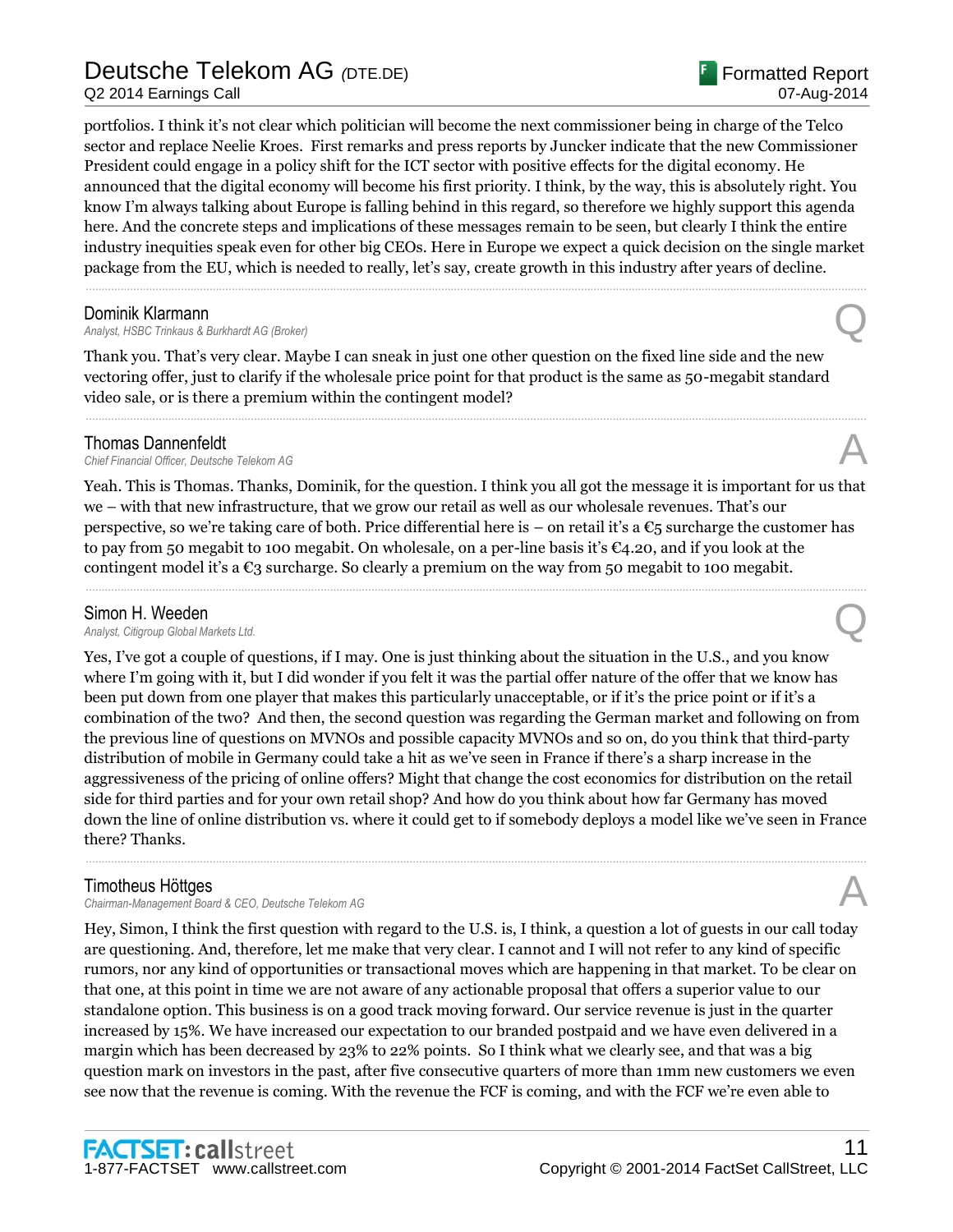finance the investments which are needed, let's say, for our build out strategy. So therefore, we stick to our strategy, de-risking, self-funding and kingmaker asset, and whatever we do in the U.S., on the market side or on the consolidation side, there is no answer without T-Mobile.

......................................................................................................................................................................................................................................................

**Thomas Dannenfeldt**<br>Chief Financial Officer, Deutsche Telekom AG *Chief Financial Officer, Deutsche Telekom AG* A

And, Simon, I take the question around Germany. I think first of all we need to recognize that aggressive online offers are in place since several quarters. If you look – always taking that examples to current price level – entry price level on an E-Plus network in Germany for data flat, single data flat, is €6, €6 to €7. The current price level for all net flat, so data flat, SMS flat, text flat and voice flat, is  $\epsilon_{15}$  in the marketplace, and that's all driven by that aggressively priced online offers. So I think that's what happened already and what's kind of normal situation in the marketplace since several quarters already. And third-party distribution in terms of, let's say, shop-based distribution, yes, they have – they had their hit already some quarters ago; so, to be honest, from my point of view nothing new in the first instance. How far are we progressed in terms of online distribution? I think what was did is several years ago, remember, we set up our second brand, called congstar. That was purely online distribution. Congstar is now heading towards the 3mm customer base, and we have also several partners, and also our – with the first brand online offer. So we're making sure that we're getting the fair share out of that one; obviously, not playing the price aggressive game, but the quality game. But we need to have the fair share here as well, so that's how we set up ourselves. And I think we are doing well here.

Peter-Kurt Nielsen<br>Analyst, Kepler Capital Markets SA (UK) *Analyst, Kepler Capital Markets SA (UK)* Q

Two questions, please; one on Germany, one on the U.S. Thomas, you talk about the Connected Home revenues, which are disappointing and weaker than expected again this quarter. Why is that? Is it the price points which are lower or is it simply the net adds on the broadband side? I mean, the overall KPIs are quite positive, so why is that and what can you do to improve that momentum going forward? And secondly, for Tim, please. Tim, you talked about the strong performance in the U.S. and being under no pressure to enter into M&A. You also mentioned the upcoming auctions, and I guess there will be some rollout post auctions and significant CapEx spend here. What are your thoughts on the funding of these investments? Thank you.

......................................................................................................................................................................................................................................................

......................................................................................................................................................................................................................................................

**Thomas Dannenfeldt**<br>Chief Financial Officer. Deutsche Telekom AG *Chief Financial Officer, Deutsche Telekom AG* A

I'll take the first question, again, on Germany Connected Home revenues. You know, the disappointing element is very easy. We clearly said end of 2012 we want to see a 2% revenue growth in Connected Home revenues. And the first element being a big player is make sure that you have within your base good price stability, and then get your fair share out of the growth there. So that's the name of the game. I think basically the best way to describe it is we're moving, now, forward and progressing in terms of Triple Play revenues. You've seen there is a 8.5%, 8.4% growth on the TV revenues, but still we have a decline by roughly 3% on the Double Play revenues; and that's something we need to change. With the rollout of the networks, we're not only getting the customers on television, obviously, but also upgrading them on Double Play. So a customer using 16 megabits a day now, in the future using 50 megabit. So upsell them. And that's the way how we want to improve that revenue development. Net adds is one element of the game, but price discipline is the most relevant element in there if you're the biggest player. So it's not just go for net adds with aggressive pricing, but make sure that television upselling works, Double Play upselling works, and that we get a better share out of our [ph] growth assets and things (42:23) that working well right now with the rollout. So we should improve in the future again – in the next quarters again. ......................................................................................................................................................................................................................................................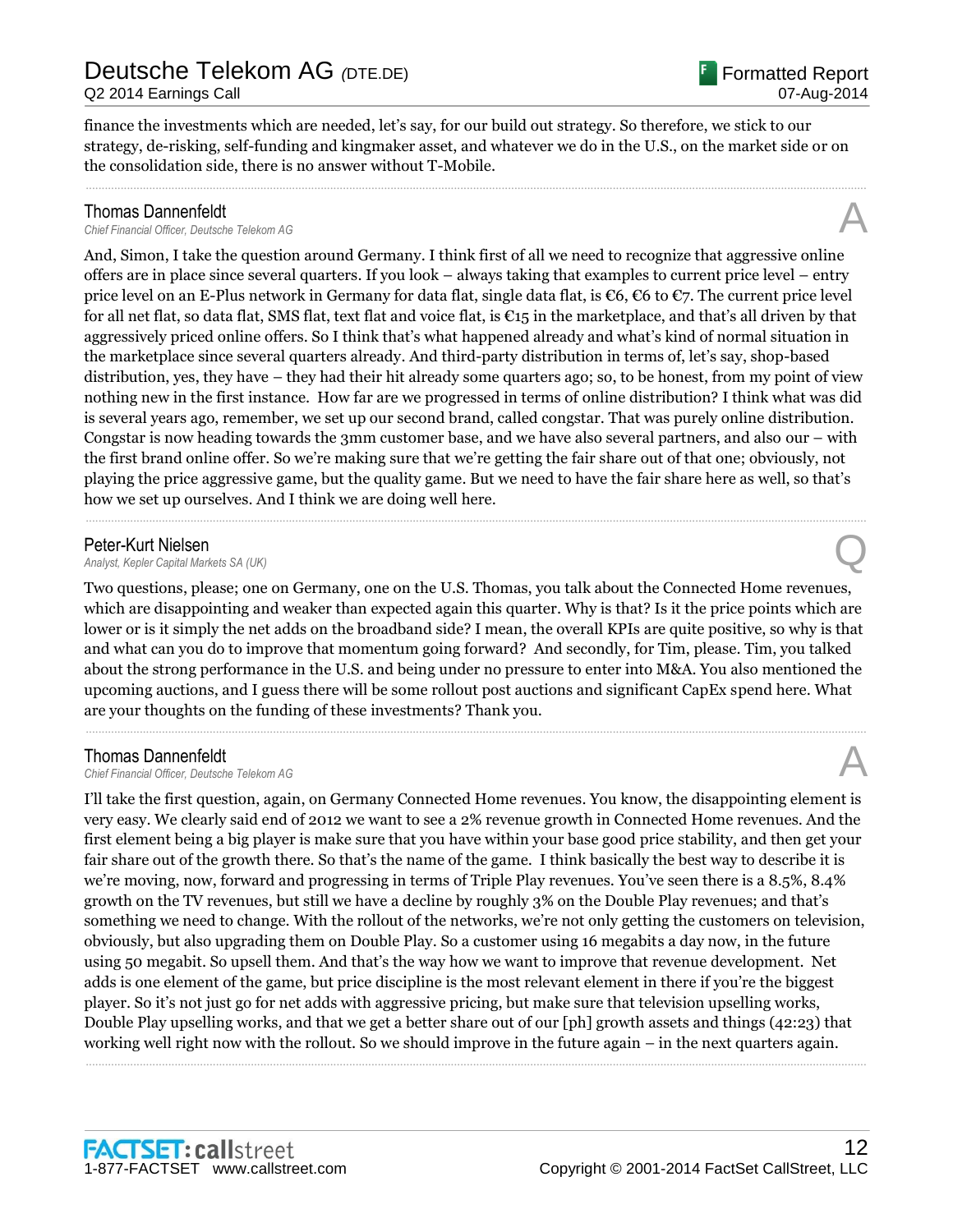## Timotheus Höttges

**Chairman-Management Board & CEO, Deutsche Telekom AG** 

Okay. Let me answer your questions with regard to the fundings of potential network rollout and spectrum. First thing, maybe to make that clear, we anticipated the auctions and that was one of the reasons that we acquired the A-Block from Verizon. Now, we have even clearly stated that we want to participate in the AWS band auction and in the 600 MHz auction which is taking place by the end of next year. So therefore, spectrum is a prerequisite for mobile operators and we have to be competitive in this regard. Now, do we know what kind of spectrum we get? Do we know at what price point we get it at that point in time? No. But be aware, in our organic plan we have made our assumptions and there are two components which are allowing us financing. The first one is we expect an increase on our FCF and EBITDA by next year, and that was laid out in the capital market story; so, partially financed, therefore. And the second one is what Braxton even stated in his call; it is based on debt on the U.S. front, which is then doing the refinancing on that one. Maybe a last statement with regard to FCC and the regulation here, honestly, I hear that the FCC always states that they have to support that a competitive situation should be existing in the U.S. with four players. Now, the action from yesterday shows me as well that what is happening at that point in time, only supporting AT&T and Verizon at that point in time. And trying to keep four players in the market had a negative impact on the share price of T-Mobile US, minus 7%, and even on Sprint, minus 18%. So honestly, I haven't got clear signals from the FCC how they are supporting the smaller carriers to play their role in a very competitive environment in the auction process in the U.S.

Ulrich W. Rathe<br>Analyst, Jefferies International Ltd. *Analyst, Jefferies International Ltd.* Q

Thank you very much. I have two questions; one is in Europe. The top line trends seem to be stuck at weakish levels. Are there any efforts in that part of the portfolio that require strategic solutions? That's my question. And also, maybe, would DT be willing to commit incremental capital to Europe for such strategic solutions? My second question is on Germany. Obviously, the VDSL intake is rather encouraging. I was wondering how much of that is from the current footprint expansion? How much is really from ramping up penetration in existing areas? Is there really a case where the existing geographies have a continuous VDSL intake or are we simply seeing the boost from expanding the coverage and sweeping up the pent-up demand in those areas that didn't have access to this sort of product before? Thank you.

......................................................................................................................................................................................................................................................

......................................................................................................................................................................................................................................................

# Timotheus Höttges

*Chairman-Management Board & CEO, Deutsche Telekom AG* A

First question with regards to Europe and the efforts needing strategic solutions, honestly, we need strategic solutions for every single of our businesses and we always have to adapt our strategic environment to, let's say, the needs of the customers. And you see this tendency toward fixed-mobile convergence in the market here in Europe. You see the tendency towards superior broadband coverage in the countries. So therefore, we have to question that on every single day what are the strategic answers, and they might change over time. If you ask whether we are in the selling mode on assets, no, we are not. But if you look to the different business I would even say, yes, there is still a deterioration of revenues in our markets, but, by the way, if you look deeper into that one you will find different answers to the respective countries. Starting with the bad one, I'm not happy with Poland. Honestly, I think we have to do some homework here. This is simple manageable issues of Deutsche Telekom and of our team. We saw five consecutive quarters losing on a net add basis against Orange here and, therefore, I think we have to do something about it. On top of that, we look into the GTS integration here and how we could improve our positioning on fixed-mobile convergence services, especially for the B2B side. Second is for me Greece. In Greece, yes, we saw deterioration of revenue and in a macroeconomic environment which is still difficult, but what we even see here is that we are gaining market share in this environment. And I think this is something where we are not blaming ourselves, we are trying to do the best even to differentiate here from a network quality. We are trying to be quite disciplined in the way how we do the pricing. And what we're consequently doing, and that was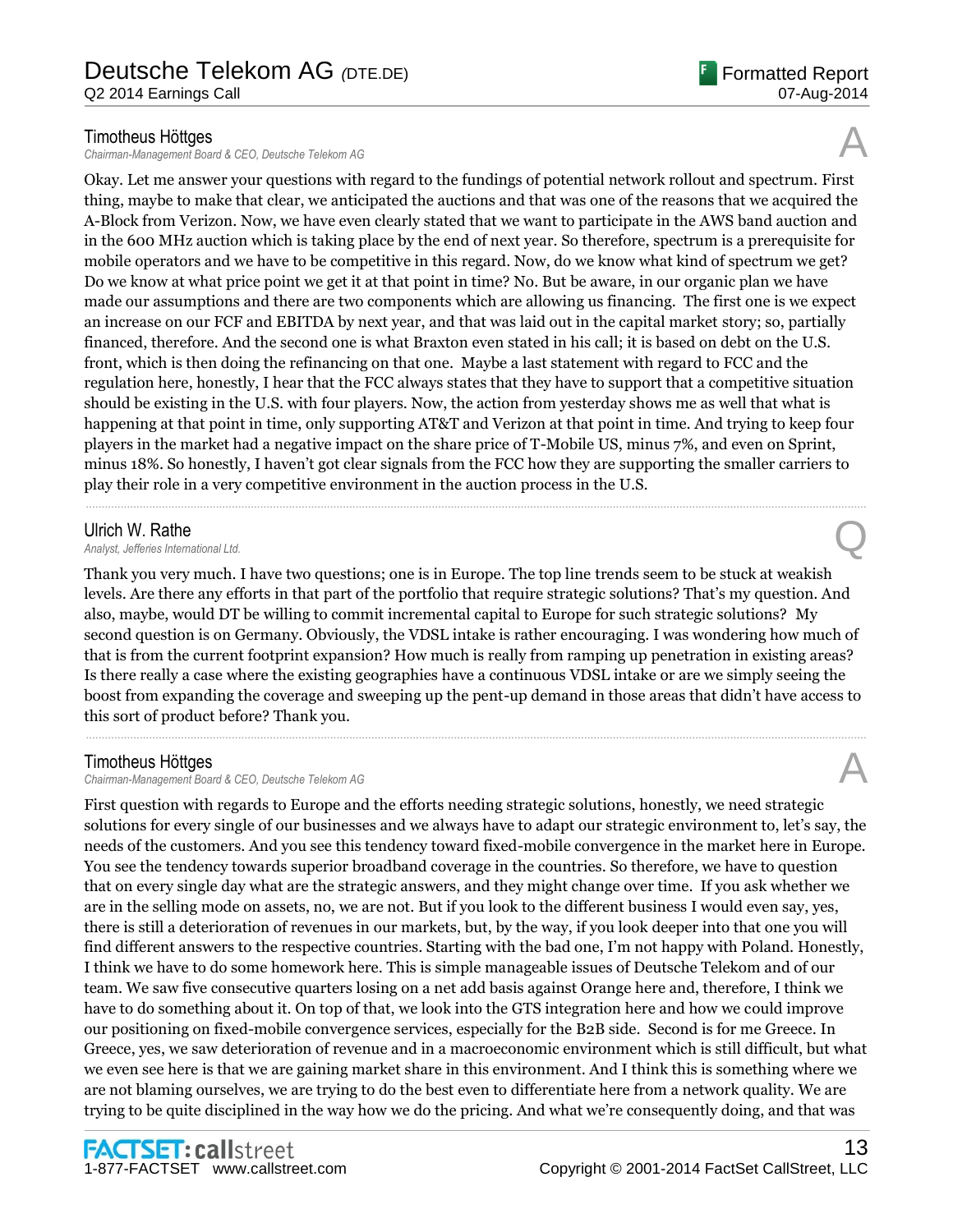Q2 2014 Earnings Call

the uptick of 4.7% on EBITDA, is that we are cutting out our costs. So, therefore, I think these are the two biggest markets in Europe where we are working on. We do that case by case. We still have an impact from the regulation side here as well, so this is a difficult year for us in 2014. And I think that even here, the regulators are understanding that more relaxation has to take place over the upcoming future to keep the capability for investments.

......................................................................................................................................................................................................................................................

## Thomas Dannenfeldt

*Chief Financial Officer, Deutsche Telekom AG* A

And on Germany and the VDSL intake, first of all I have to say that we are very pleased with the acceptance rate and the uptake of customers choosing the products whenever we have rolled it out. There is a very good rate of utilization in a very early phase of the network and that's very positive for the expanded coverage. It is not as easy to say and to split up the expanded coverage vs. the, so-to-say, old one, and I'll give you an example just to make you understand what happens there. Give an example with the City of Hamburg; huge city and it is partly built out with old VDSL, so to say. And now what we're doing is, for instance, we're completing, more or less, the VDSL coverage there. So part of the city is old, part of the city is new, but the advertising campaigns, the marketing, all that kind of stuff, obviously, takes place along the old and the new footprint. And so, I would say there is some good synergies between that one. So it's very different to distinguish that one. Just to give you, again, an idea about what does it mean in terms of base customers and new customers, roughly, with the example of Hamburg for instance, 50% in that case was customers already in the base using VDSL upgrading with IP migration in there and 50% of new customers are customers coming from voice single play. So roughly 50% new and upgraded customers and 50% migrated ones. I think that is the picture we can give you.

......................................................................................................................................................................................................................................................

# Timotheus Höttges

**Chairman-Management Board & CEO, Deutsche Telekom AG** 

One more point to Thomas' statement, maybe more in general. We as a team, we are committed network investors and you see that. In Q2, we saw an uptick in Germany by 58%; in the half year of 39%. In 3G, we have high coverage of more than 90% with 90,000 sites. In 4G, we have improved our coverage by another 5,000 sites, now 77% POP coverage indoor. In VDSL, we have now 39% coverage which is high bandwidth, and now vectoring is coming in H2. Hybrid routing is coming in H2; and only to give you in two years 50,000 construction areas here in Germany. By the end we will have 45% of all customers being on this high bandwidth here in Germany. We have IPTV for 65mm homes passed already, more than 90% with our Sat offering; so, full coverage here. And on the IP migration, which will enable all these modern services, we are migrating more than 50,000 households a week. A week. And therefore, please, always bring this huge transformation and huge CapEx into our balance with the FCF – the good FCF result and even the good margins which we are delivering at the same time.

......................................................................................................................................................................................................................................................

# Paul A. Marsch

*Analyst, Joh. Berenberg, Gossler & Co. KG (United Kingdom)* Q

I have two questions, actually. Firstly, on the U.S. situation with Sprint, I just wondered if you're able to elaborate on the reasons why it's not possible to proceed with the deal with Sprint. What were the main regulatory objections? Was it simply about four to three? Was there any movement at all from the regulatory side and was there any reception for the argument of a super maverick being created here? And, specifically, as well, was there any difference between the views of the DOJ and the FCC? And then, my second question is really about the reseller migration which – not just your sales. I think Vodafone has mentioned this in previous quarters as well. I'm just wondering what the story is behind resellers and MVNOs in a particular quarter deciding that they're going to move business to another network operator. Is that when contracts come up for renegotiation? Are they doing it in the middle of an agreed contract? Is it about price? Is it about the discussion about the pathway to 4G for MVNOs? Maybe just some additional detail would help us to understand what's going on there. Thanks.

......................................................................................................................................................................................................................................................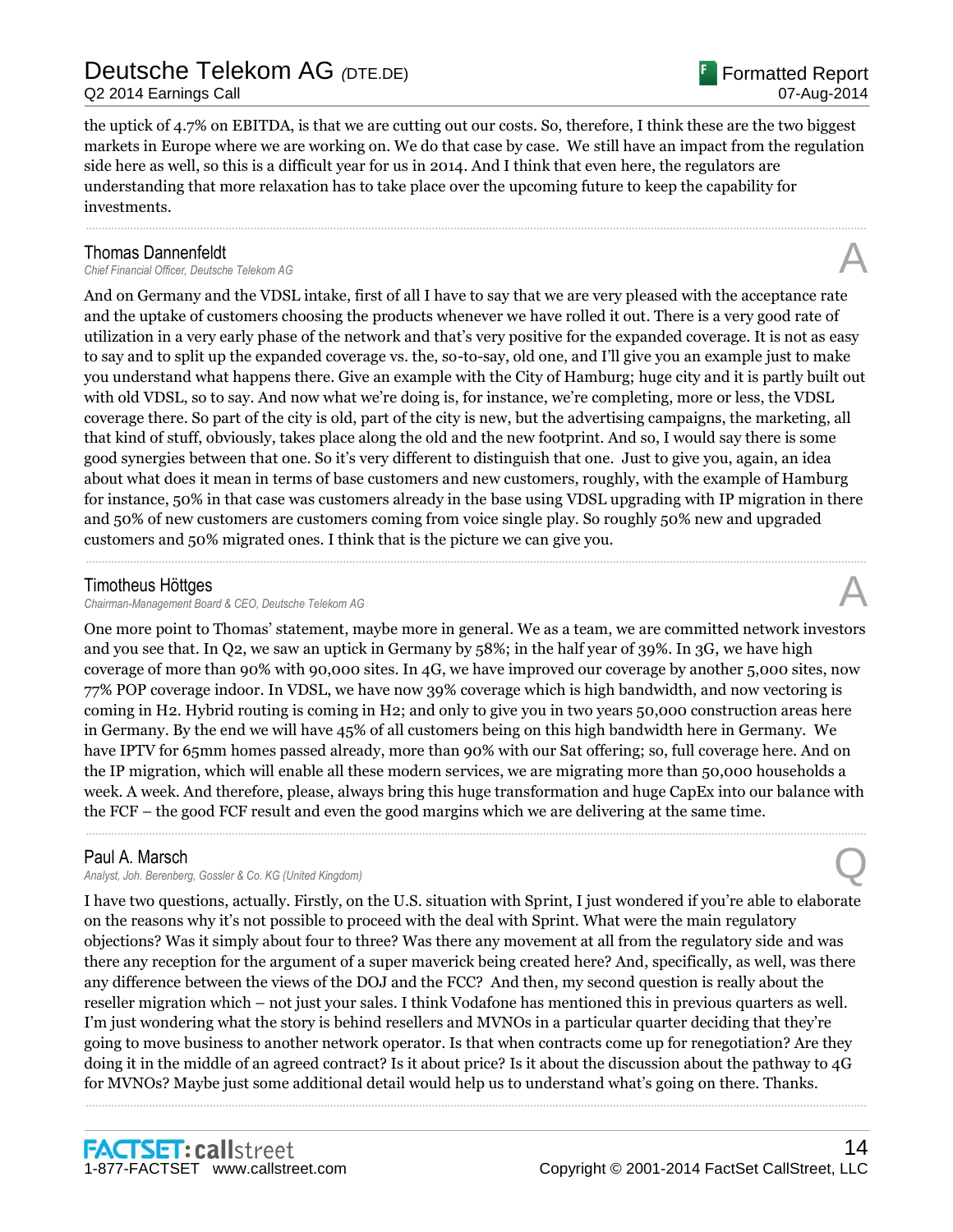## Timotheus Höttges

**Chairman-Management Board & CEO, Deutsche Telekom AG** 

Look. The first thing, I'm not commenting on any specifics on talks or potential talks or whatsoever on Sprint and T-Mobile. But I'd like to comment a little bit on the statements which were given by the U.S. politics and by the FCC, in specific. And it was clear that they were stating that they want to have a four-player market in the U.S. full stop. It was even clear that they said a BidCo is nothing in the interest for the low band spectrum auction, which was even stated very clearly. So therefore, I think there is a lot of, let's say, messages coming from that angle. I – honestly, I question that, because this market in the U.S. is changing rapidly and you have seen the movement on the cable side. You have even seen the merger activities on the content side. So therefore, there is a lot of, let's say, integration going on in the space of fixed line and mobile. This market is changing and just to look only on the mobile – the four mobile players, I think this is very shortsighted. And secondly, maybe to reiterate what I said earlier, the reaction of the marketplace on – that the super maverick might not taking place in the upcoming future, this reaction was very negative from a capital market perspective for the single operators because we have a bifurcated market where AT&T and Verizon having a privilege in the market. And if you want to compete from a return on capital employed, even from an investment perspective, it would have made and it makes a lot of sense. It makes a lot of sense to have a consolidation in this market in the upcoming future.

......................................................................................................................................................................................................................................................

......................................................................................................................................................................................................................................................

### Paul A. Marsch

*Analyst, Joh. Berenberg, Gossler & Co. KG (United Kingdom)* Q

Thanks.

### Thomas Dannenfeldt

*Chief Financial Officer, Deutsche Telekom AG* A

And Paul, on the reseller migration, try to answer your question. First of all, I think we need to understand that there is a difference in terms of the model behind resellers and MVNOs in the marketplace. Resellers are service providers from starting in the 1990s. They very often – they all have contracts with every network operator, having customer base with every network operator, whereas MVNOs very often – not always, but very often have more exclusive type of contracts and are being used to address certain specific segments. So give you an example, one of our MVNOs for instance, Lebara, we're addressing a specific ethnic group segment there we can't address with our own brand. So that's the logic, more or less, on MVNOs. So on MVNOs, it's not so much moving from quarter-to-quarter revenues or volumes. That's normally not the case. On the service providers and resellers there is obviously the opportunity, as they have contracts with each and every one, to move from one to the other operator; not at a dramatic, but at a certain level they can do it. And it's either a matter of whether you have, for instance, competitive advantage by network, et cetera, or simply, also, how you incentivize them. If you bring enough money you can buy certain extent of market share as well.

......................................................................................................................................................................................................................................................

# Paul A. Marsch

*Analyst, Joh. Berenberg, Gossler & Co. KG (United Kingdom)* Q

And can I maybe just ask a follow-up? Do any of your MVNOs actually currently have in their agreements a pathway to 4G?

**Thomas Dannenfeldt**<br>Chief Financial Officer, Deutsche Telekom AG *Chief Financial Officer, Deutsche Telekom AG* A

No. You know, what we want to make sure is, as Tim said and I would like to reiterate, we are network investors. That doesn't mean we are convinced that by different shading of network quality and different shading by quality over all, also service quality, we can get more money out of it. To giving it away for free, just investing into that 4G network and then giving it for free, is not the right way. The way to make sure that the premium is still existing,

......................................................................................................................................................................................................................................................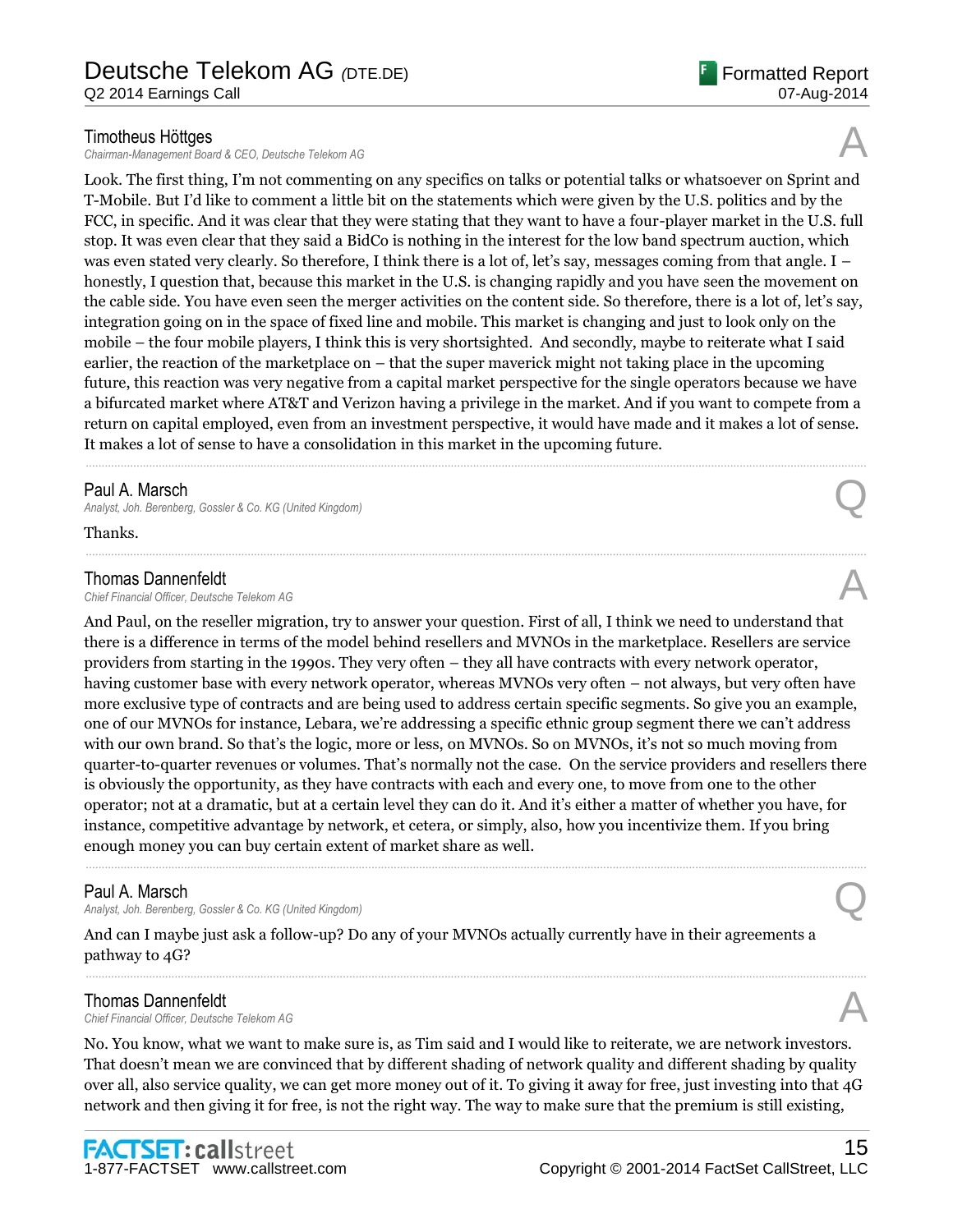Q2 2014 Earnings Call

that we still be able to get the money back and have the proper return is important. So it's nothing we have in our MVNO contracts. ......................................................................................................................................................................................................................................................

# Ottavio D. Adorisio

*Analyst, Société Générale SA (Broker)* Q

Just to allow other people to ask question I can just one question, and this one is on the wholesale segment. I've seen that there have been significant improvements in access revenues from two, where revenues leaped from €273mm to €312mm. That was a 14.3% increase vs. decline reported in previous quarters. And it's also relevant because contributed to almost 100BPS of growth in the fixed overall. Now, it looks like the increase was not due to volumes, because the rate of decrease in [indiscernible] (58:28) actually increased to 250,000, so my question is relatively simple. Have you been recording some one-off in wholesale revenues or was pricing the main driver with wholesale customers moving to fiber? And if this was the case, we should expect similar trends in the future. Thanks.

# Thomas Dannenfeldt

*Chief Financial Officer, Deutsche Telekom AG* A

So basically the reason for that – for that numbers and development is that in the last year we had a special impact in our [indiscernible] (59:01) revenues driven by, I think, a legal case from  $20 - I$  don't know, 2003, 2004, 1990something, early start of that decade or the last decade. Basically, I think it was [indiscernible] (59:15) 1999 to 2005, and there was one special effect which has taken place last year reducing that revenue line last year by  $\epsilon$ 47mm, I think; yeah,  $\epsilon$ 47mm is right. So that is where the effect is coming from, not an operational reason.

......................................................................................................................................................................................................................................................

## Steve P. Malcolm

**Steve P. Malcolm**<br>Analyst, Arete Research Services LLP<br>**Analyst, Arete Research Services LLP** 

I'll go for two, if that's okay. I just boringly want to come back to the U.S. and your comments on sort of FCC's position, and then your position going forward. I guess one of the problems that – and I sympathize with your view that AT&T and Verizon have a huge scale advantage, but surely one of the big disadvantages you have is your balance sheet in the U.S.; and so does Sprint. So as you look at spectrum, does it not make more sense to put more equity in to take advantage of the momentum that T-Mobile has, which clearly is very strong at the moment, rather than load it up with more debt, which just sort of propones the disadvantage that it has against better capitalized bigger competitors? So that's the first question. And then secondly, on Germany, when you look at the fixed line business it seems like the cable guys have a sort of big advantage at the low end of their product bases in the sort of 50 meg products, but that disadvantage disappears higher up. How do you close that gap at the low end? How do you make your 16 meg products more competitive with their 50 meg products, because it seems like you're already there at the high end, but the low end is more of a problem? Thank you.

......................................................................................................................................................................................................................................................

# Timotheus Höttges

**Chairman-Management Board & CEO, Deutsche Telekom AG** 

Hey, Steven, thank you for the question. I think what you have seen us over the last quarters, being quite consequent in identifying and using the opportunities of the growth in the U.S. So we have invested up front into the infrastructure, and now we are utilizing our infrastructure with the prepaid MetroPCS; but especially with our intense goals on the U.S. Un-carrier proposition, and this is something where we're trying to take every opportunity which makes commercially sense. And that it should be even, let's say, the path going forward, there's nothing now [indiscernible] (1:01:33) to discuss that we are slowing down. This market stays intense. We remain elevated and we are committed even to grow beyond what we have said. The new targets were laid out by John and his team last week, just to take the new promotion for \$100 for four lines, as one example, and even, let's say, new Un-carrier propositions to come. Now, the question is now how to finance that growth. And for Deutsche



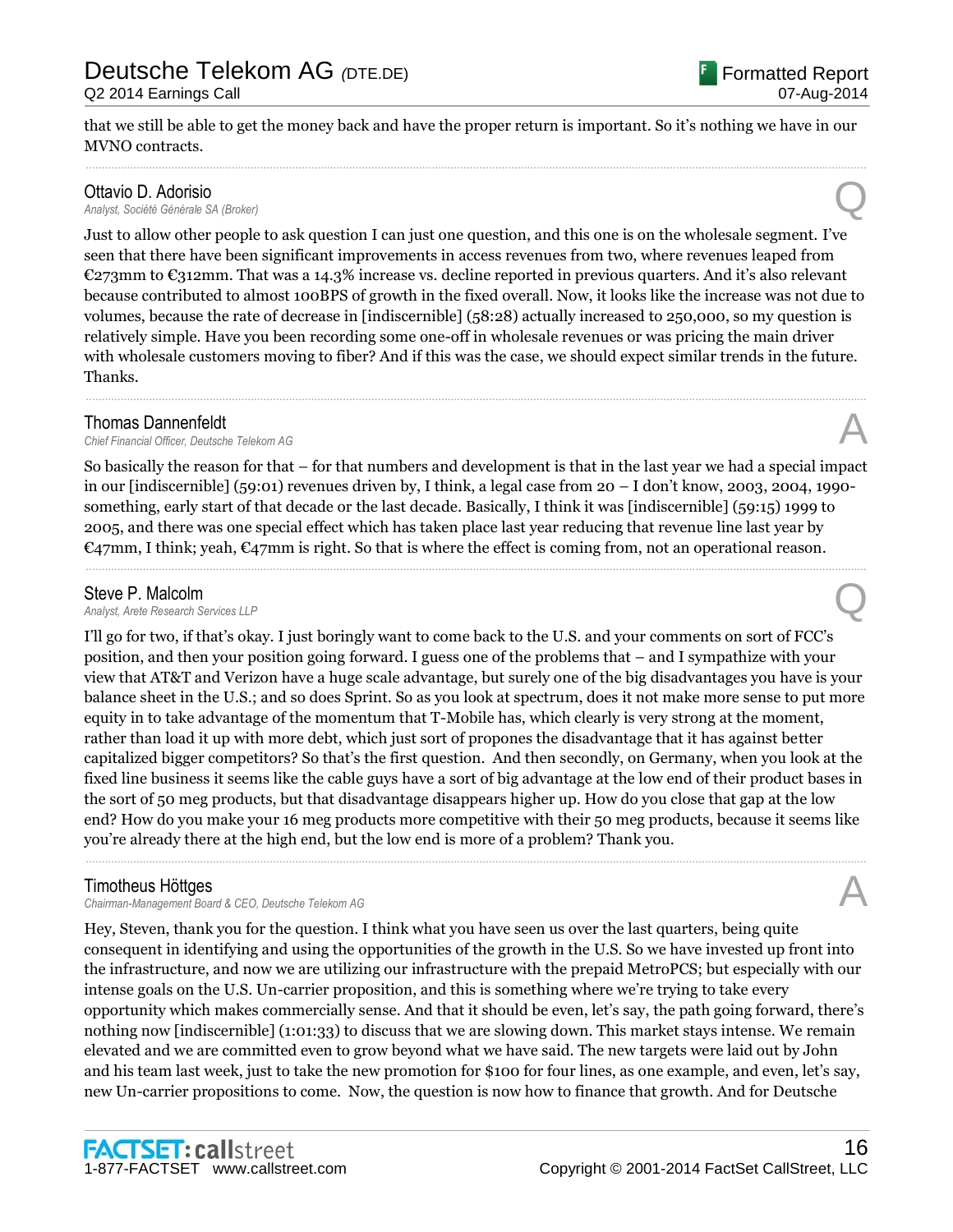Q2 2014 Earnings Call

Telekom, as it's been shared that we said a kingmaker assets, self-funding and de-risking. And this is, this was, and this is going to be the strategy going forward. Now, the self-funding opportunities now for this growth, they could come from both angles: from debt and from equity. So this is something John and Braxton and the team has to decide according to, let's say, the market and the capability, what to digest and the access to the debt markets. But so far I think you see how they handled it, and they did that pretty well; and that is, let's say, even the way going forward.

......................................................................................................................................................................................................................................................

# Steve P. Malcolm<br>Analyst, Arete Research Services LLP

**Steve P. Malcolm**<br>Analyst, Arete Research Services LLP<br>**Analyst, Arete Research Services LLP** 

Is it the sort of FCC's position that makes you more reluctant to  $-1$  know you don't want to commit to this, but to put equity in it? If there was a clearer position with spectrum and everything else, would you be more comfortable putting equity in it or is it just that lack of clarity from a regulatory perspective?

......................................................................................................................................................................................................................................................

# Timotheus Höttges

**Chairman-Management Board & CEO, Deutsche Telekom AG** 

Look, I will not speculate on that one. There is nothing at that point to decide on, and that even depends on what are we talking about. So I cannot answer that question now here in a very specific, precise manner.

Steve P. Malcolm<br>Analyst, Arete Research Services LLP **Steve P. Malcolm**<br>Analyst, Arete Research Services LLP<br>**Analyst, Arete Research Services LLP** 

Okay.

**Thomas Dannenfeldt**<br>Chief Financial Officer, Deutsche Telekom AG *Chief Financial Officer, Deutsche Telekom AG* A

And I think on Germany – as always, I take the German question here. The answer – the simple answer is our integrated network strategy. We said we'd double the footprint in FTTC from 12mm to 24mm households. We double the speed in there from 50mm to 100mm. We go with IT as fast as we can and with the hybrid router deliver it by the end of this year in mass market bases. We will add up the speed in fixed line and mobile and make it useable for the customer at home. So basically, I think that's the answer, still the same and I think we're on a good path to execute on them all.

......................................................................................................................................................................................................................................................

......................................................................................................................................................................................................................................................

......................................................................................................................................................................................................................................................

# Steve P. Malcolm

**Steve P. Malcolm**<br>Analyst, Arete Research Services LLP<br>**Analyst, Arete Research Services LLP** 

Okay.

# Timotheus Höttges

**Chairman-Management Board & CEO, Deutsche Telekom AG** 

And even I'd like to invite all of you at least to have a look into our presentations at EFA. This is a very important fair here in Germany taking place and we will show something new around the new propositions coming in the mobile and the fixed line space very soon. So that is going to be even something where we're trying to differentiate as the leader here in the German environment.

# Stephan Eger

**Senior Vice President & Head-Investor Relations, Deutsche Telekom AG** 

Well, thank you, Tim and Thomas. And now let's go to the last question of the day, which comes from Guy Peddy from Macquarie. Guy, please?







Formatted Report

07-Aug-2014